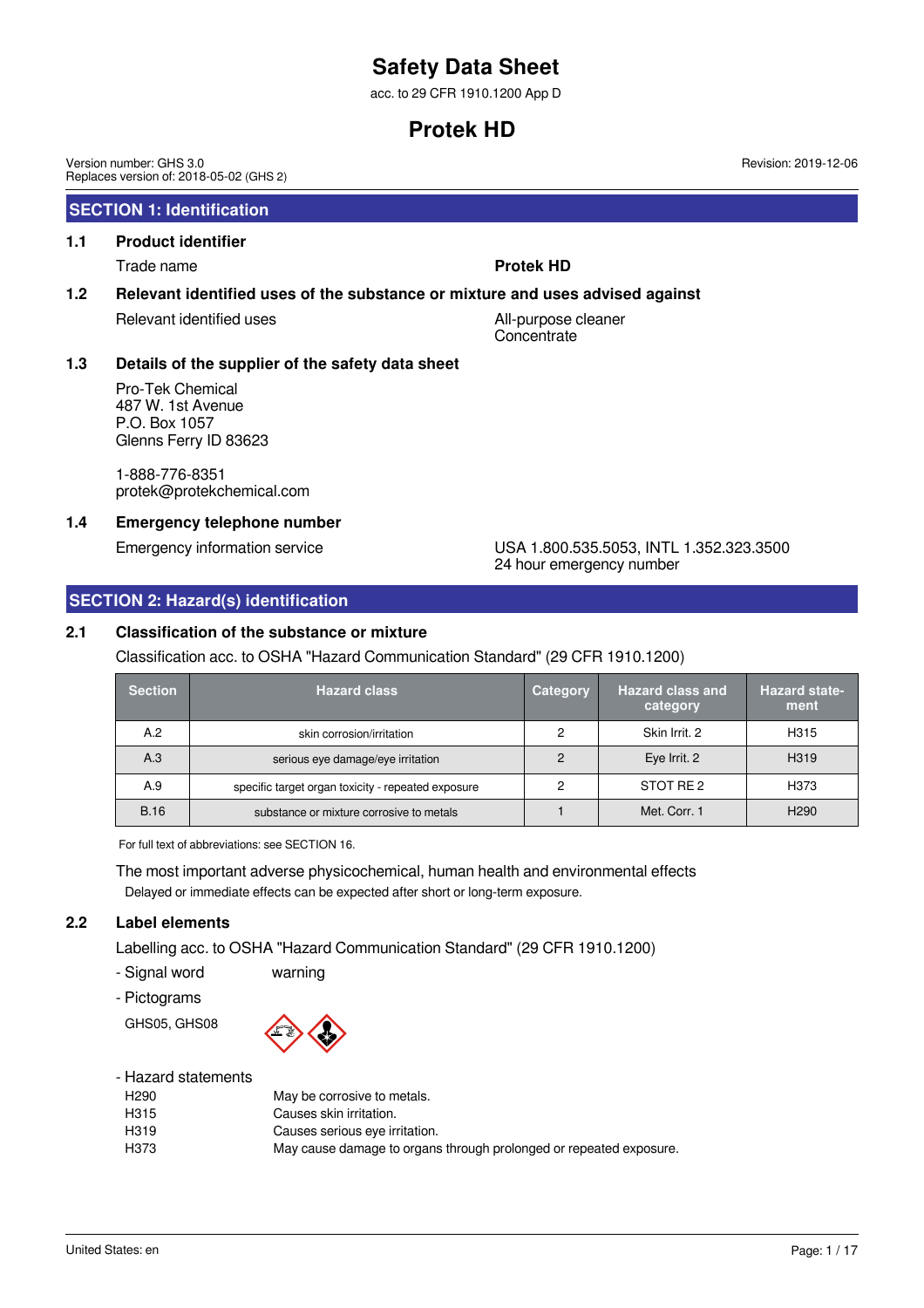acc. to 29 CFR 1910.1200 App D

# **Protek HD**

Version number: GHS 3.0 Replaces version of: 2018-05-02 (GHS 2) Revision: 2019-12-06

| - Precautionary statements |                                                                                                                                     |
|----------------------------|-------------------------------------------------------------------------------------------------------------------------------------|
| P <sub>234</sub>           | Keep only in original container.                                                                                                    |
| P <sub>260</sub>           | Do not breathe dust/fume/gas/mist/vapors/spray.                                                                                     |
| P <sub>280</sub>           | Wear protective gloves/protective clothing/eye protection/face protection.                                                          |
| P302+P352                  | If on skin: Wash with plenty of water.                                                                                              |
| P305+P351+P338             | If in eyes: Rinse cautiously with water for several minutes. Remove contact lenses, if present and easy<br>to do. Continue rinsing. |
| P314                       | Get medical advice/attention if you feel unwell.                                                                                    |
| P321                       | Specific treatment (see on this label).                                                                                             |
| P332+P313                  | If skin irritation occurs: Get medical advice/attention.                                                                            |
| P337+P313                  | If eye irritation persists: Get medical advice/attention.                                                                           |
| P362                       | Take off contaminated clothing and wash it before reuse.                                                                            |
| P390                       | Absorb spillage to prevent material damage.                                                                                         |
| P406                       | Store in corrosive resistant container with a resistant inner liner.                                                                |
| P <sub>501</sub>           | Dispose of contents/container in accordance with local/regional/national/international regulations.                                 |

- Hazardous ingredients for labelling EDTA, anhydrous

## **2.3 Other hazards**

### Results of PBT and vPvB assessment

This mixture does not contain any substances that are assessed to be a PBT or a vPvB.

## **SECTION 3: Composition/information on ingredients**

### **3.1 Substances**

Not relevant (mixture)

### **3.2 Mixtures**

Description of the mixture

| Name of substance                      | <b>Identifier</b>       | $Wt\%$    | <b>Classification acc. to GHS</b>                                                                                                       |
|----------------------------------------|-------------------------|-----------|-----------------------------------------------------------------------------------------------------------------------------------------|
| 2-butoxy-1-ethanol                     | CAS No<br>111-76-2      | $3 - 12$  | Acute Tox. 4 / H302<br>Acute Tox. 4 / H312<br>Acute Tox. 4 / H332<br>Skin Irrit. 2 / H315<br>Eye Irrit. 2 / H319<br>Flam. Lig. 4 / H227 |
| nonionic surfactant NJTS#040224-<br>05 | CAS No<br>not available | $3 - 12$  | Skin Irrit. 2 / H315<br>Eye Irrit. 2A / H319                                                                                            |
| EDTA, anhydrous                        | CAS No<br>$64 - 02 - 8$ | $1 - < 3$ | Acute Tox. 4 / H302<br>Acute Tox. 4 / H332<br>Eye Dam. 1 / H318<br>STOT RE 2 / H373                                                     |
| sodium metasilicate, anhydrous         | CAS No<br>6834-92-0     | $1 - < 3$ | Acute Tox. 4 / H302<br>Acute Tox, 3 / H331<br>Skin Corr. 1B / H314<br>Eye Dam. 1 / H318<br>STOT SE 3 / H335                             |

Hazardous ingredients, Consideration of other advice

Exact percentage of ingredients is withheld as a trade secret.

For full text of abbreviations: see SECTION 16.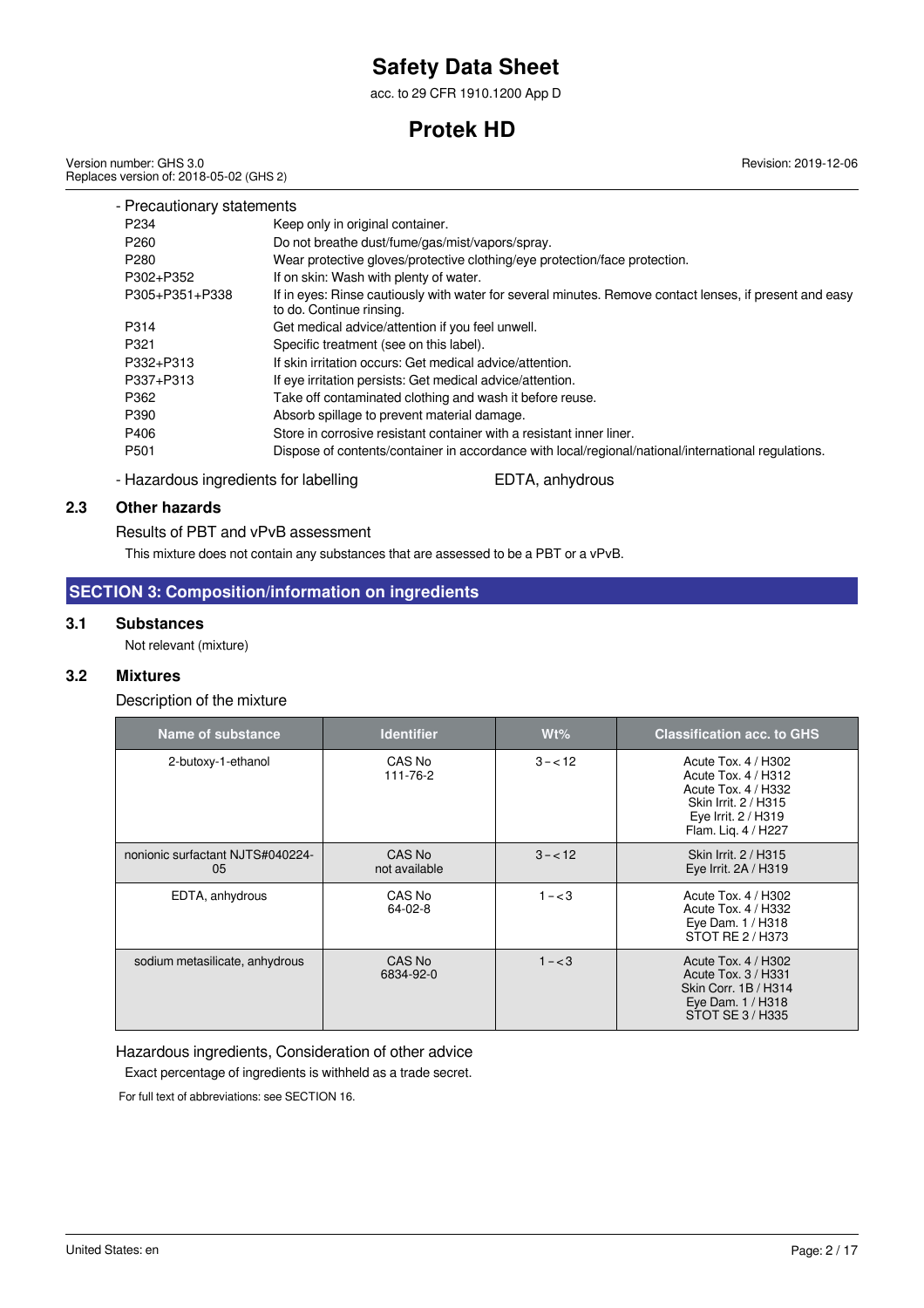acc. to 29 CFR 1910.1200 App D

# **Protek HD**

Version number: GHS 3.0 Replaces version of: 2018-05-02 (GHS 2)

## **SECTION 4: First-aid measures**

### **4.1 Description of first- aid measures**

#### General notes

Do not leave affected person unattended. Remove victim out of the danger area. Keep affected person warm, still and covered. Take off immediately all contaminated clothing. In all cases of doubt, or when symptoms persist, seek medical advice. In case of unconsciousness place person in the recovery position. Never give anything by mouth.

#### Following inhalation

If breathing is irregular or stopped, immediately seek medical assistance and start first aid actions. In case of respiratory tract irritation, consult a physician. Provide fresh air.

#### Following skin contact

Wash with plenty of soap and water.

#### Following eye contact

Remove contact lenses, if present and easy to do. Continue rinsing. Irrigate copiously with clean, fresh water for at least 10 minutes, holding the eyelids apart.

#### Following ingestion

Rinse mouth with water (only if the person is conscious). Do NOT induce vomiting.

#### **4.2 Most important symptoms and effects, both acute and delayed**

Symptoms and effects are not known to date.

#### **4.3 Indication of any immediate medical attention and special treatment needed**

none

## **SECTION 5: Fire-fighting measures**

#### **5.1 Extinguishing media**

Suitable extinguishing media

Water spray, Alcohol resistant foam, BC-powder, Carbon dioxide (CO2)

Unsuitable extinguishing media

Water jet

#### **5.2 Special hazards arising from the substance or mixture**

Substance or mixture corrosive to metals.

Hazardous combustion products

Nitrogen oxides (NOx), Carbon monoxide (CO), Carbon dioxide (CO2)

#### **5.3 Advice for firefighters**

In case of fire and/or explosion do not breathe fumes. Coordinate firefighting measures to the fire surroundings. Do not allow firefighting water to enter drains or water courses. Collect contaminated firefighting water separately. Fight fire with normal precautions from a reasonable distance.

## **SECTION 6: Accidental release measures**

### **6.1 Personal precautions, protective equipment and emergency procedures**

For non-emergency personnel

Remove persons to safety.

For emergency responders

Wear breathing apparatus if exposed to vapors/dust/aerosols/gases.

#### **6.2 Environmental precautions**

Keep away from drains, surface and ground water. Retain contaminated washing water and dispose of it.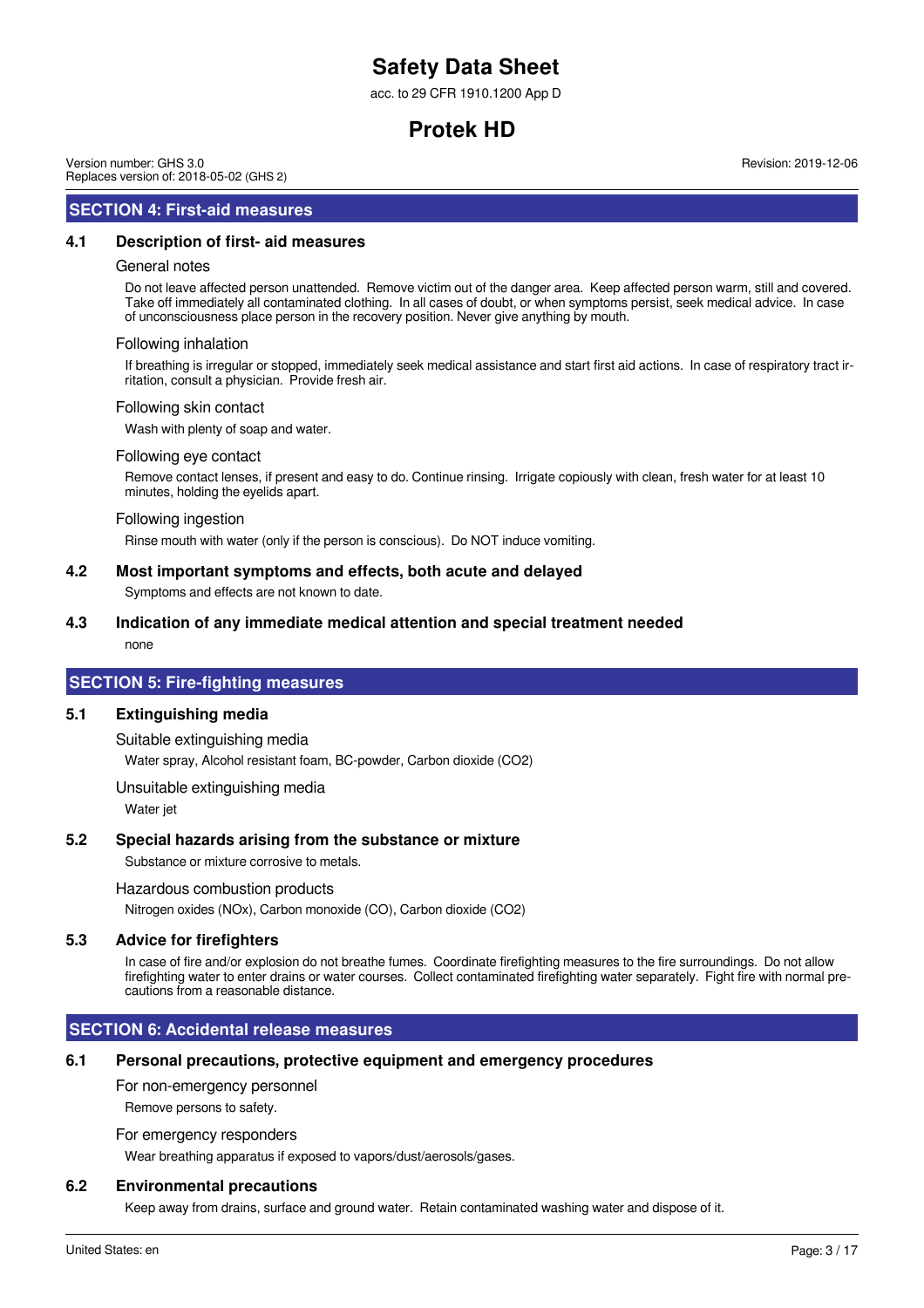acc. to 29 CFR 1910.1200 App D

# **Protek HD**

Version number: GHS 3.0 Replaces version of: 2018-05-02 (GHS 2) Revision: 2019-12-06

### **6.3 Methods and material for containment and cleaning up**

Advice on how to contain a spill

Covering of drains

Advice on how to clean up a spill

Wipe up with absorbent material (e.g. cloth, fleece). Collect spillage: sawdust, kieselgur (diatomite), sand, universal binder

Appropriate containment techniques

Use of adsorbent materials.

Other information relating to spills and releases

Place in appropriate containers for disposal. Ventilate affected area.

#### **6.4 Reference to other sections**

Hazardous combustion products: see section 5. Personal protective equipment: see section 8. Incompatible materials: see section 10. Disposal considerations: see section 13.

### **SECTION 7: Handling and storage**

### **7.1 Precautions for safe handling**

Recommendations

- Measures to prevent fire as well as aerosol and dust generation

Use local and general ventilation. Use only in well-ventilated areas. Never add water to this product.

- Handling of incompatible substances or mixtures

Do not mix with acids.

#### Advice on general occupational hygiene

Wash hands after use. Do not eat, drink and smoke in work areas. Remove contaminated clothing and protective equipment before entering eating areas. Never keep food or drink in the vicinity of chemicals. Never place chemicals in containers that are normally used for food or drink. Keep away from food, drink and animal feedingstuffs.

#### **7.2 Conditions for safe storage, including any incompatibilities**

Managing of associated risks

- Corrosive conditions

Store in corrosive resistant container with a resistant inner liner.

Control of the effects

Protect against external exposure, such as

Frost

- Packaging compatibilities

Only packagings which are approved (e.g. acc. to the Dangerous Goods Regulations) may be used.

#### **7.3 Specific end use(s)**

See section 16 for a general overview.

### **SECTION 8: Exposure controls/personal protection**

### **8.1 Control parameters**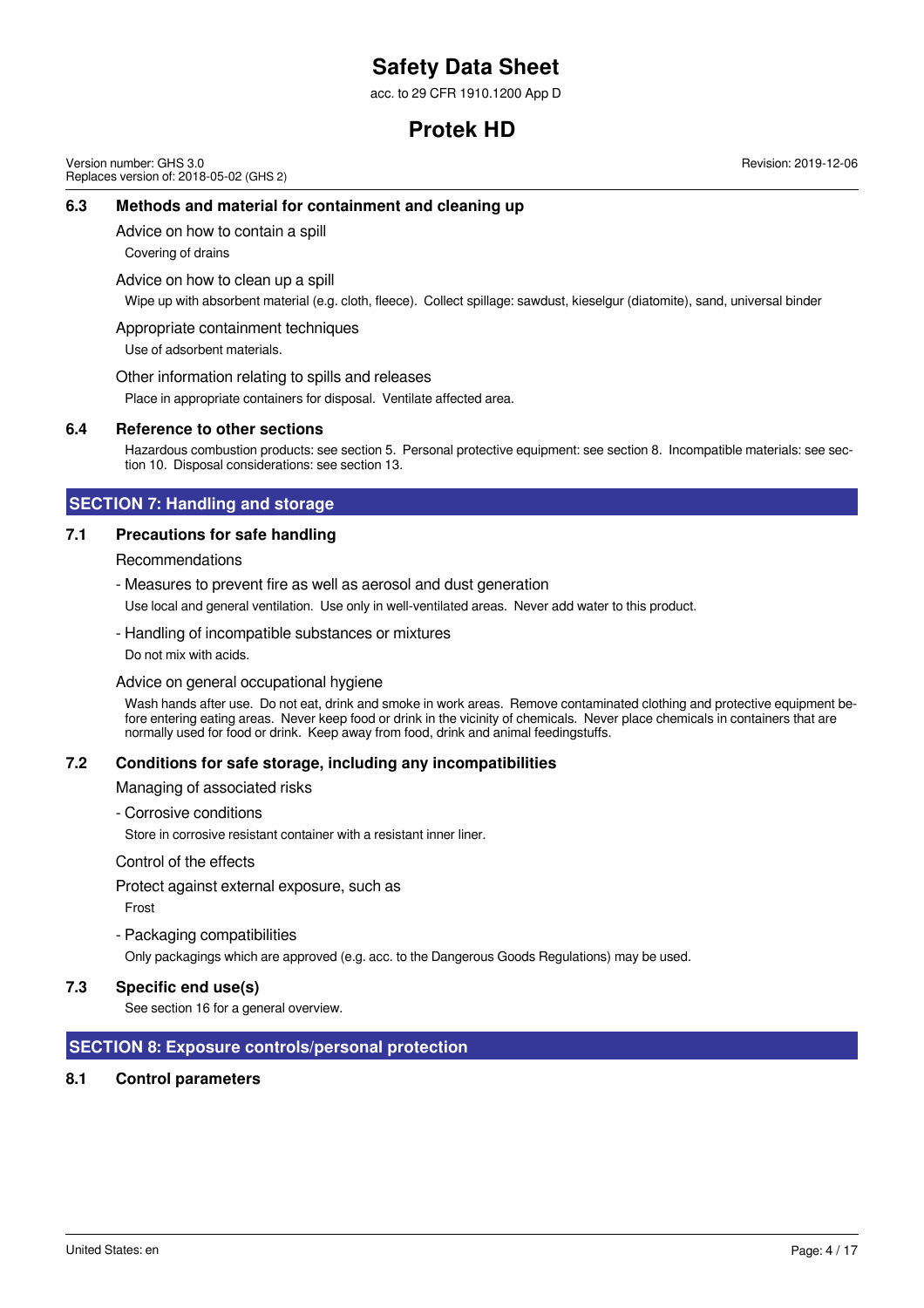acc. to 29 CFR 1910.1200 App D

# **Protek HD**

Version number: GHS 3.0 Replaces version of: 2018-05-02 (GHS 2)

| Occupational exposure limit values (Workplace Exposure Limits) |                                                       |               |                 |                     |                                      |                      |                                       |                           |                                            |                     |                                   |
|----------------------------------------------------------------|-------------------------------------------------------|---------------|-----------------|---------------------|--------------------------------------|----------------------|---------------------------------------|---------------------------|--------------------------------------------|---------------------|-----------------------------------|
| Coun<br>try                                                    | Name of agent                                         | <b>CAS No</b> | Iden-<br>tifier | <b>TWA</b><br>[ppm] | <b>TWA</b><br>[mg]<br>m <sup>3</sup> | <b>STEL</b><br>[ppm] | <b>STEL</b><br>[mg]<br>m <sup>3</sup> | Ceil-<br>$inq-C$<br>[ppm] | Ceil-<br>$ing-C$<br>[mg/<br>m <sup>3</sup> | <b>Nota</b><br>tion | <b>Sourc</b><br>е                 |
| <b>US</b>                                                      | 2-butoxyethanol                                       | 111-76-2      | <b>REL</b>      | 5<br>(10 h)         | 24<br>(10 h)                         |                      |                                       |                           |                                            |                     | <b>NIOS</b><br>H REL              |
| <b>US</b>                                                      | 2-butoxyethanol                                       | 111-76-2      | <b>TLV®</b>     | 20                  |                                      |                      |                                       |                           |                                            |                     | AC-<br><b>GIH®</b><br>2019        |
| <b>US</b>                                                      | 2-butoxyethanol                                       | 111-76-2      | PEL             | 50                  | 240                                  |                      |                                       |                           |                                            |                     | 29<br><b>CFR</b><br>1910.1<br>000 |
| US.                                                            | 2-butoxyethanol<br>(EGBE) (glycol<br>monobutyl ether) | 111-76-2      | PEL<br>(CA)     | 20                  | 97                                   |                      |                                       |                           |                                            |                     | Cal/<br><b>OSHA</b><br>PEL        |

Notation<br>Ceiling-C<br>STEL

Ceiling-C ceiling value is a limit value above which exposure should not occur

STEL short-term exposure limit: a limit value above which exposure should not occur and which is related to a 15-minute period (unless otherwise specified)

TWA time-weighted average (long-term exposure limit): measured or calculated in relation to a reference period of 8 hours time-weighted average (unless otherwise specified

| Biological limit values |                 |                         |               |                   |                    |                       |
|-------------------------|-----------------|-------------------------|---------------|-------------------|--------------------|-----------------------|
| <b>Country</b>          | Name of agent   | <b>Parameter</b>        | Nota-<br>tion | <b>Identifier</b> | Value              | <b>Source</b>         |
| <b>US</b>               | 2-butoxyethanol | Butoxyacetic acid (BAA) | hydr,<br>crea | <b>BEI®</b>       | $200 \text{ mg/g}$ | <b>ACGIH®</b><br>2019 |
| <b>Notation</b>         |                 |                         |               |                   |                    |                       |

Notation

crea creatinine<br>hydr hydrolysis hydrolysis

| Relevant DNELs of components of the mixture |                |               |                           |                                              |                   |                               |
|---------------------------------------------|----------------|---------------|---------------------------|----------------------------------------------|-------------------|-------------------------------|
| Name of substance                           | <b>CAS No.</b> | End-<br>point | <b>Threshold</b><br>level | <b>Protection goal,</b><br>route of exposure | Used in           | <b>Exposure time</b>          |
| 2-butoxy-1-ethanol                          | 111-76-2       | <b>DNEL</b>   | 75 mg/kg                  | human, dermal                                | worker (industry) | chronic - systemic<br>effects |
| 2-butoxy-1-ethanol                          | 111-76-2       | <b>DNEL</b>   | 98 mg/m <sup>3</sup>      | human, inhalatory                            | worker (industry) | chronic - systemic<br>effects |
| EDTA, anhydrous                             | 64-02-8        | <b>DNEL</b>   | 1.5 mg/m <sup>3</sup>     | human, inhalatory                            | worker (industry) | acute - local ef-<br>fects    |
| EDTA, anhydrous                             | $64 - 02 - 8$  | <b>DNEL</b>   | 1.5 mg/m <sup>3</sup>     | human, inhalatory                            | worker (industry) | chronic - local ef-<br>fects  |
| sodium metasilicate,<br>anhydrous           | 6834-92-0      | <b>DNEL</b>   | 6.22 mg/m <sup>3</sup>    | human, inhalatory                            | worker (industry) | chronic - systemic<br>effects |
| sodium metasilicate,<br>anhydrous           | 6834-92-0      | <b>DNEL</b>   | $1.49$ mg/kg<br>bw/day    | human, dermal                                | worker (industry) | chronic - systemic<br>effects |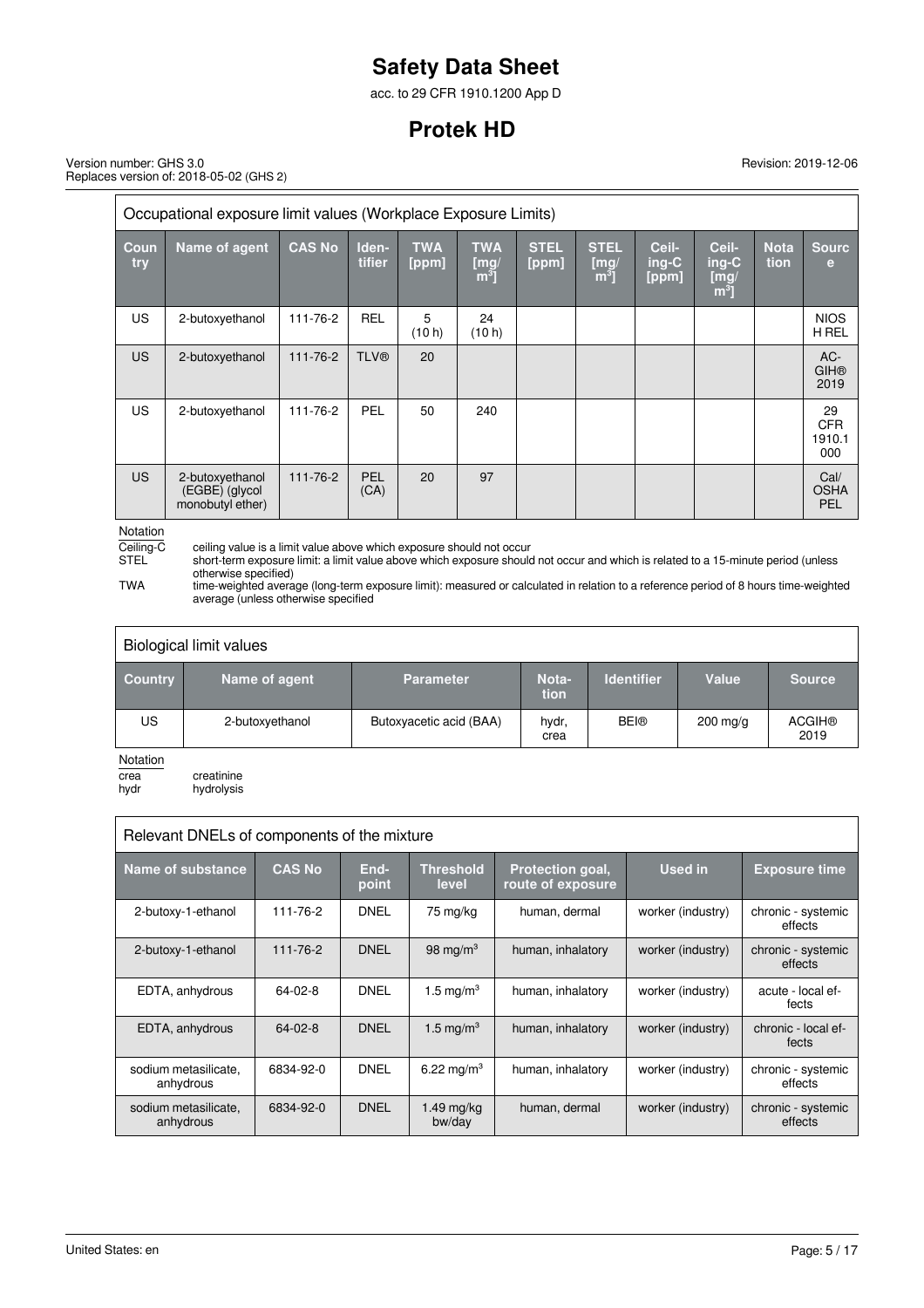acc. to 29 CFR 1910.1200 App D

# **Protek HD**

Version number: GHS 3.0 Replaces version of: 2018-05-02 (GHS 2)

> Relevant PNECs of components of the mixture Name of substance CAS No End**point Threshold level Organism Environmental compartment Exposure time** 2-butoxy-1-ethanol 111-76-2 PNEC 8.8 mg/<sub>l</sub> aquatic organisms freshwater short-term (single instance) 2-butoxy-1-ethanol 111-76-2 PNEC 0.88  $mg/$  aquatic organisms marine water short-term (single instance) 2-butoxy-1-ethanol 111-76-2 PNEC 463 $^{mg}/l$  microorganisms sewage treatment plant (STP) short-term (single instance) 2-butoxy-1-ethanol 111-76-2 PNEC  $34.6 \frac{mg}{kq}$  benthic organisms sediment short-term (single instance) 2-butoxy-1-ethanol 111-76-2 PNEC  $3.13 \frac{mg}{kq}$  terrestrial organisms soil short-term (single instance) 2-butoxy-1-ethanol 111-76-2 PNEC 9.1  $mg/$  aquatic organisms water intermittent release EDTA, anhydrous 64-02-8 PNEC 2.2  $mg$  aquatic organisms freshwater short-term (single instance) EDTA, anhydrous  $\begin{vmatrix} 64-02-8 \end{vmatrix}$  PNEC  $\begin{vmatrix} 43 \text{ mg/} \end{vmatrix}$  microorganisms sewage treatment plant (STP) short-term (single instance) EDTA, anhydrous  $\begin{vmatrix} 64-02-8 \end{vmatrix}$  PNEC  $\begin{vmatrix} 0.72 \text{ m}g_{kq} \end{vmatrix}$  terrestrial organisms  $\begin{vmatrix}$  soil  $\end{vmatrix}$  short-term (single instance) EDTA, anhydrous 64-02-8 PNEC 1.2  $^{mg}/\hbar$  aquatic organisms water intermittent release EDTA, anhydrous 64-02-8 PNEC 0.22  $mg$ / aquatic organisms marine water short-term (single instance)

## **8.2 Exposure controls**

Appropriate engineering controls

General ventilation.

Individual protection measures (personal protective equipment)

Eye/face protection

Wear eye/face protection.

Skin protection

- Hand protection

Wear suitable gloves. Chemical protection gloves are suitable, which are tested according to EN 374. Check leak-tightness/impermeability prior to use. In the case of wanting to use the gloves again, clean them before taking off and air them well. For special purposes, it is recommended to check the resistance to chemicals of the protective gloves mentioned above together with the supplier of these gloves.

- Other protection measures

Take recovery periods for skin regeneration. Preventive skin protection (barrier creams/ointments) is recommended. Wash hands thoroughly after handling.

Respiratory protection

In case of inadequate ventilation wear respiratory protection.

#### Environmental exposure controls

Use appropriate container to avoid environmental contamination. Keep away from drains, surface and ground water.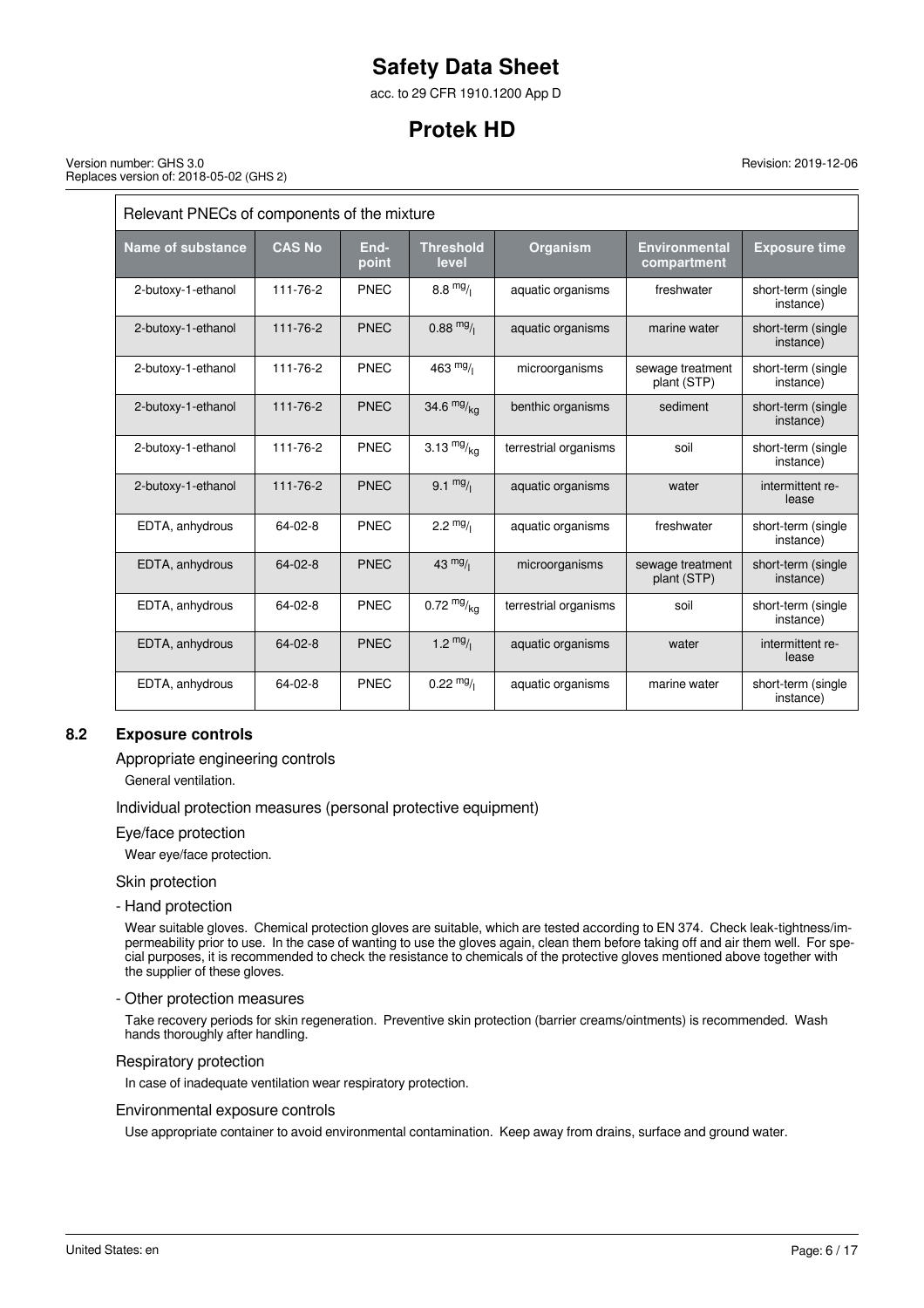acc. to 29 CFR 1910.1200 App D

# **Protek HD**

Version number: GHS 3.0 Replaces version of: 2018-05-02 (GHS 2)

# **SECTION 9: Physical and chemical properties**

## **9.1 Information on basic physical and chemical properties**

| <b>Appearance</b>                        |                                                                |
|------------------------------------------|----------------------------------------------------------------|
| Physical state                           | liquid                                                         |
| Color                                    | yellow                                                         |
| Odor                                     | fruity                                                         |
| Other safety parameters                  |                                                                |
| pH (value)                               | >13 (25 °C) (base)                                             |
| Melting point/freezing point             | not determined                                                 |
| Initial boiling point and boiling range  | 100 °C                                                         |
| Flash point                              | >100 °C at 101.3 kPa closed cup                                |
| Evaporation rate                         | not determined                                                 |
| Flammability (solid, gas)                | not relevant, (fluid)                                          |
| <b>Explosive limits</b>                  | not determined                                                 |
| Vapor pressure                           | 31.69 hPa at 25 °C                                             |
| Density                                  | not determined                                                 |
| Vapor density                            | this information is not available                              |
| Relative density                         | information on this property is not available                  |
| Solubility(ies)                          |                                                                |
| - Water solubility                       | miscible in any proportion                                     |
| <b>Partition coefficient</b>             |                                                                |
| - n-octanol/water (log KOW)              | this information is not available                              |
| Auto-ignition temperature                | 230 °C                                                         |
| Viscosity                                | not determined                                                 |
| <b>Explosive properties</b>              | none                                                           |
| Oxidizing properties                     | none                                                           |
| Temperature class (USA, acc. to NEC 500) | T2D (maximum permissible surface temperature on the equipment: |

215°C)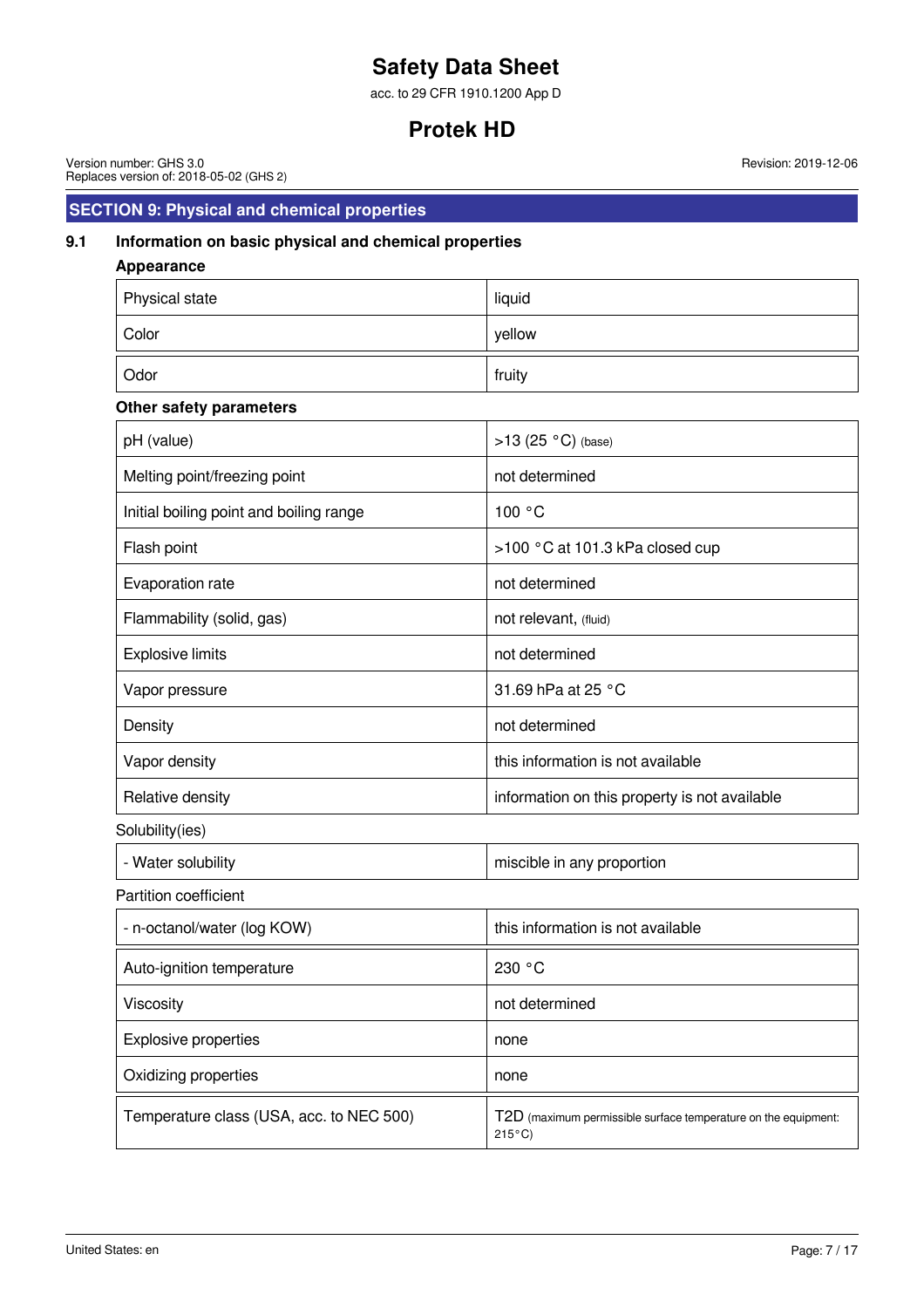acc. to 29 CFR 1910.1200 App D

# **Protek HD**

Version number: GHS 3.0 Replaces version of: 2018-05-02 (GHS 2)

### **SECTION 10: Stability and reactivity**

### **10.1 Reactivity**

Concerning incompatibility: see below "Conditions to avoid" and "Incompatible materials". Substance or mixture corrosive to metals.

#### **10.2 Chemical stability**

See below "Conditions to avoid".

#### **10.3 Possibility of hazardous reactions**

No known hazardous reactions.

#### **10.4 Conditions to avoid**

There are no specific conditions known which have to be avoided.

#### **10.5 Incompatible materials**

**Oxidizers** 

Release of flammable materials with:

Light metals (due to the release of hydrogen in an acid/alkaline medium)

#### **10.6 Hazardous decomposition products**

Reasonably anticipated hazardous decomposition products produced as a result of use, storage, spill and heating are not known. Hazardous combustion products: see section 5.

## **SECTION 11: Toxicological information**

#### **11.1 Information on toxicological effects**

Test data are not available for the complete mixture.

#### Classification procedure

The method for classification of the mixture is based on ingredients of the mixture (additivity formula).

### **Classification acc. to OSHA "Hazard Communication Standard" (29 CFR 1910.1200)**

Acute toxicity

Shall not be classified as acutely toxic.

| Acute toxicity estimate (ATE) of components of the mixture |               |                       |                         |  |  |
|------------------------------------------------------------|---------------|-----------------------|-------------------------|--|--|
| Name of substance                                          | <b>CAS No</b> | <b>Exposure route</b> | ATE                     |  |  |
| 2-butoxy-1-ethanol                                         | 111-76-2      | oral                  | 1,746 $mg/_{kg}$        |  |  |
| 2-butoxy-1-ethanol                                         | 111-76-2      | dermal                | 1,100 $mg/kq$           |  |  |
| 2-butoxy-1-ethanol                                         | 111-76-2      | inhalation: vapor     | 11 $\frac{mg}{l}$ /4h   |  |  |
| EDTA, anhydrous                                            | $64 - 02 - 8$ | oral                  | 1,913 $mg/kq$           |  |  |
| EDTA, anhydrous                                            | 64-02-8       | inhalation: dust/mist | 1.5 $mg/1/4h$           |  |  |
| sodium metasilicate, anhydrous                             | 6834-92-0     | oral                  | 1,349 $mg/kq$           |  |  |
| sodium metasilicate, anhydrous                             | 6834-92-0     | inhalation: vapor     | 2.06 $mg/1/4h$          |  |  |
| sodium metasilicate, anhydrous                             | 6834-92-0     | inhalation: dust/mist | $0.5 \frac{mg}{l}$ //4h |  |  |

### Skin corrosion/irritation

Causes skin irritation.

#### Serious eye damage/eye irritation

Causes serious eye irritation.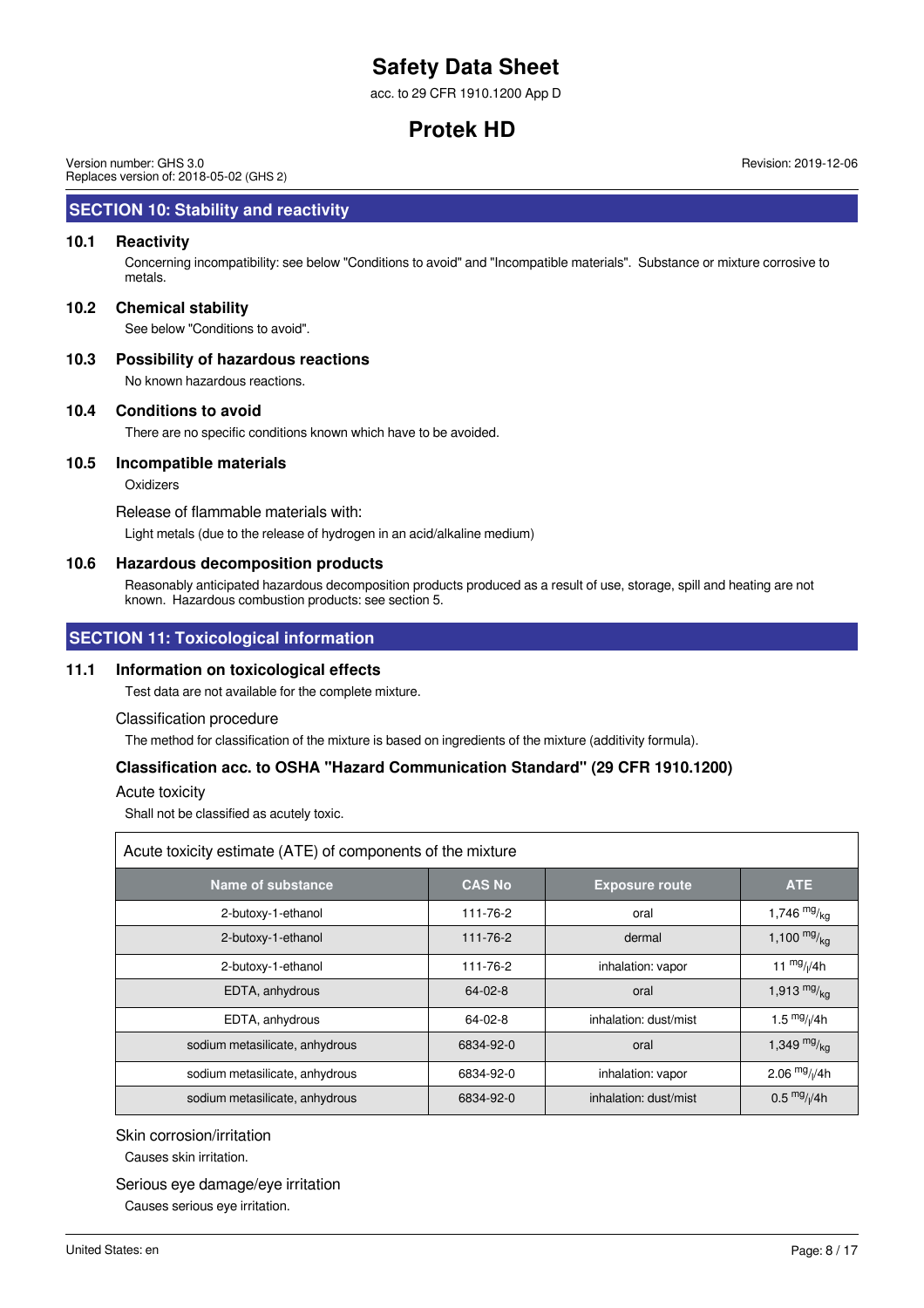acc. to 29 CFR 1910.1200 App D

# **Protek HD**

Version number: GHS 3.0 Replaces version of: 2018-05-02 (GHS 2)

Respiratory or skin sensitization

Shall not be classified as a respiratory or skin sensitizer.

### Germ cell mutagenicity

Shall not be classified as germ cell mutagenic.

#### **Carcinogenicity**

Shall not be classified as carcinogenic.

| IARC Monographs on the Evaluation of Carcinogenic Risks to Humans |               |                       |               |  |  |
|-------------------------------------------------------------------|---------------|-----------------------|---------------|--|--|
| Name of substance                                                 | <b>CAS No</b> | <b>Classification</b> | <b>Number</b> |  |  |
| 2-butoxy-1-ethanol                                                | 111-76-2      |                       |               |  |  |

# $\frac{\text{Legend}}{3}$

Not classifiable as to carcinogenicity in humans

#### Reproductive toxicity

Shall not be classified as a reproductive toxicant.

### Specific target organ toxicity - single exposure

Shall not be classified as a specific target organ toxicant (single exposure).

### Specific target organ toxicity - repeated exposure

May cause damage to organs through prolonged or repeated exposure.

### Aspiration hazard

Shall not be classified as presenting an aspiration hazard.

## **SECTION 12: Ecological information**

### **12.1 Toxicity**

Shall not be classified as hazardous to the aquatic environment.

### **12.2 Persistence and degradability**

Data are not available.

### **12.3 Bioaccumulative potential**

Data are not available.

### **12.4 Mobility in soil**

Data are not available.

# **12.5 Results of PBT and vPvB assessment**

Data are not available.

### **12.6 Other adverse effects**

Endocrine disrupting potential None of the ingredients are listed.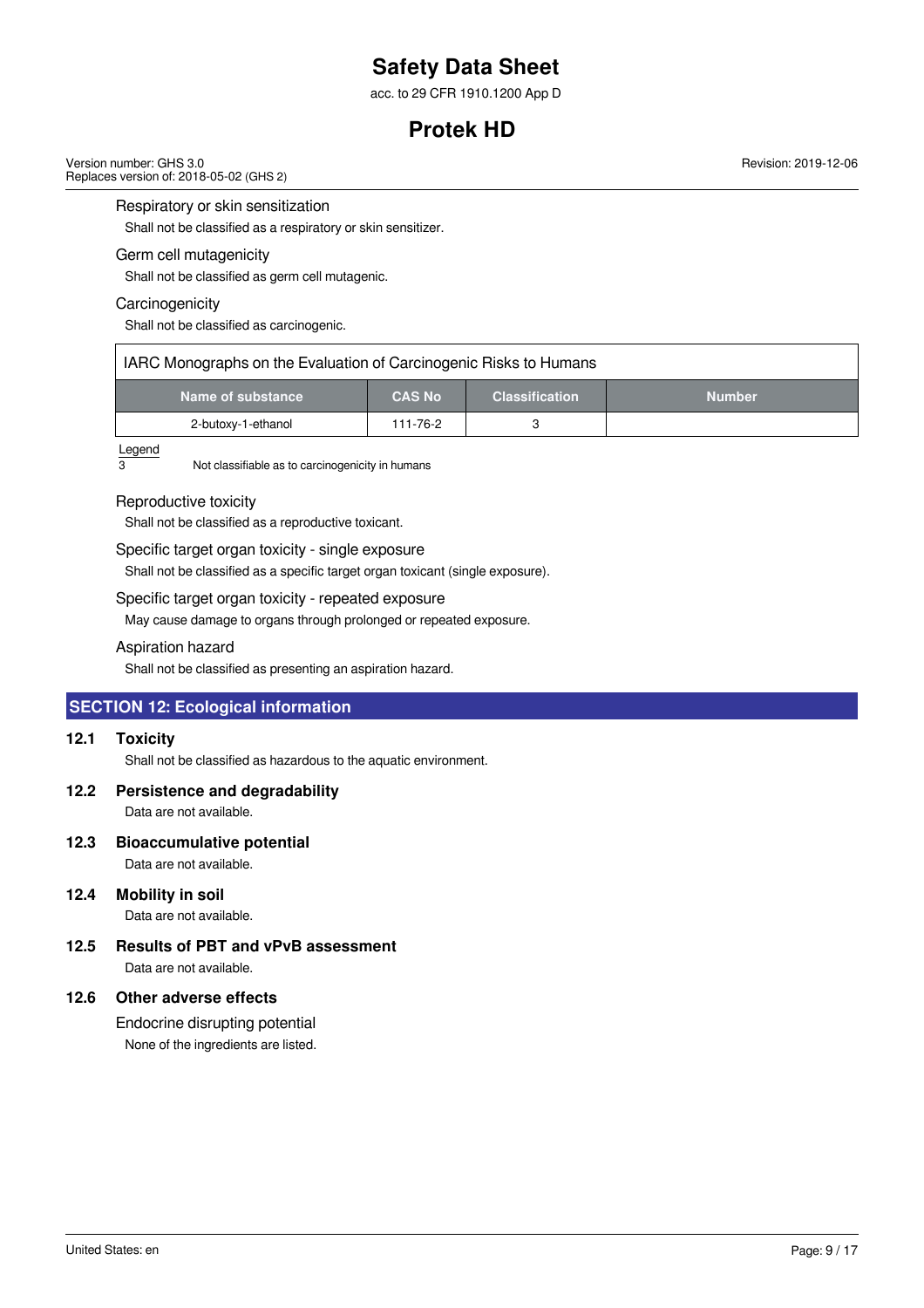acc. to 29 CFR 1910.1200 App D

# **Protek HD**

Version number: GHS 3.0 Replaces version of: 2018-05-02 (GHS 2)

### **SECTION 13: Disposal considerations**

#### **13.1 Waste treatment methods**

Sewage disposal-relevant information

Do not empty into drains. Avoid release to the environment. Refer to special instructions/safety data sheets.

#### Waste treatment of containers/packages

Only packagings which are approved (e.g. acc. to DOT) may be used. Completely emptied packages can be recycled. Handle contaminated packages in the same way as the substance itself.

#### **Remarks**

Please consider the relevant national or regional provisions. Waste shall be separated into the categories that can be handled separately by the local or national waste management facilities.

|      | <b>SECTION 14: Transport information</b> |                                                                          |  |  |  |
|------|------------------------------------------|--------------------------------------------------------------------------|--|--|--|
| 14.1 | <b>UN number</b>                         | 3266                                                                     |  |  |  |
| 14.2 | UN proper shipping name                  | Corrosive liquid, basic, inorganic, n.o.s.                               |  |  |  |
|      | Technical name (hazardous ingredients)   | sodium metasilicate, anhydrous, isobutyl acetate                         |  |  |  |
| 14.3 | Transport hazard class(es)               |                                                                          |  |  |  |
|      | Class                                    | 8 (corrosive substances)                                                 |  |  |  |
| 14.4 | Packing group                            | III (substance presenting low danger)                                    |  |  |  |
| 14.5 | <b>Environmental hazards</b>             | non-environmentally hazardous acc. to the dangerous<br>goods regulations |  |  |  |

**14.6 Special precautions for user** There is no additional information.

# **14.7 Transport in bulk according to Annex II of MARPOL and the IBC Code**

The cargo is not intended to be carried in bulk.

## **Information for each of the UN Model Regulations**

## **Transport of dangerous goods by road or rail (49 CFR US DOT)**

| Index number                               | 3266                                                                                                                           |
|--------------------------------------------|--------------------------------------------------------------------------------------------------------------------------------|
| Proper shipping name                       | Corrosive liquid, basic, inorganic, n.o.s.                                                                                     |
| - Particulars in the shipper's declaration | UN3266, Corrosive liquid, basic, inorganic, n.o.s.,<br>(contains: sodium metasilicate, anhydrous, isobutyl<br>acetate), 8, III |
| - Reportable quantity (RQ)                 | 482,921 lbs (219,246 kg) (sodium hydroxide) (isobutyl acetate)                                                                 |
| Class                                      | 8                                                                                                                              |
| Packing group                              | Ш                                                                                                                              |
| Danger label(s)                            | 8                                                                                                                              |
| $\left\langle -\right\rangle$              |                                                                                                                                |
| Special provisions (SP)                    | IB3, T7, TP1, TP28                                                                                                             |
| ERG No                                     | 154                                                                                                                            |
|                                            |                                                                                                                                |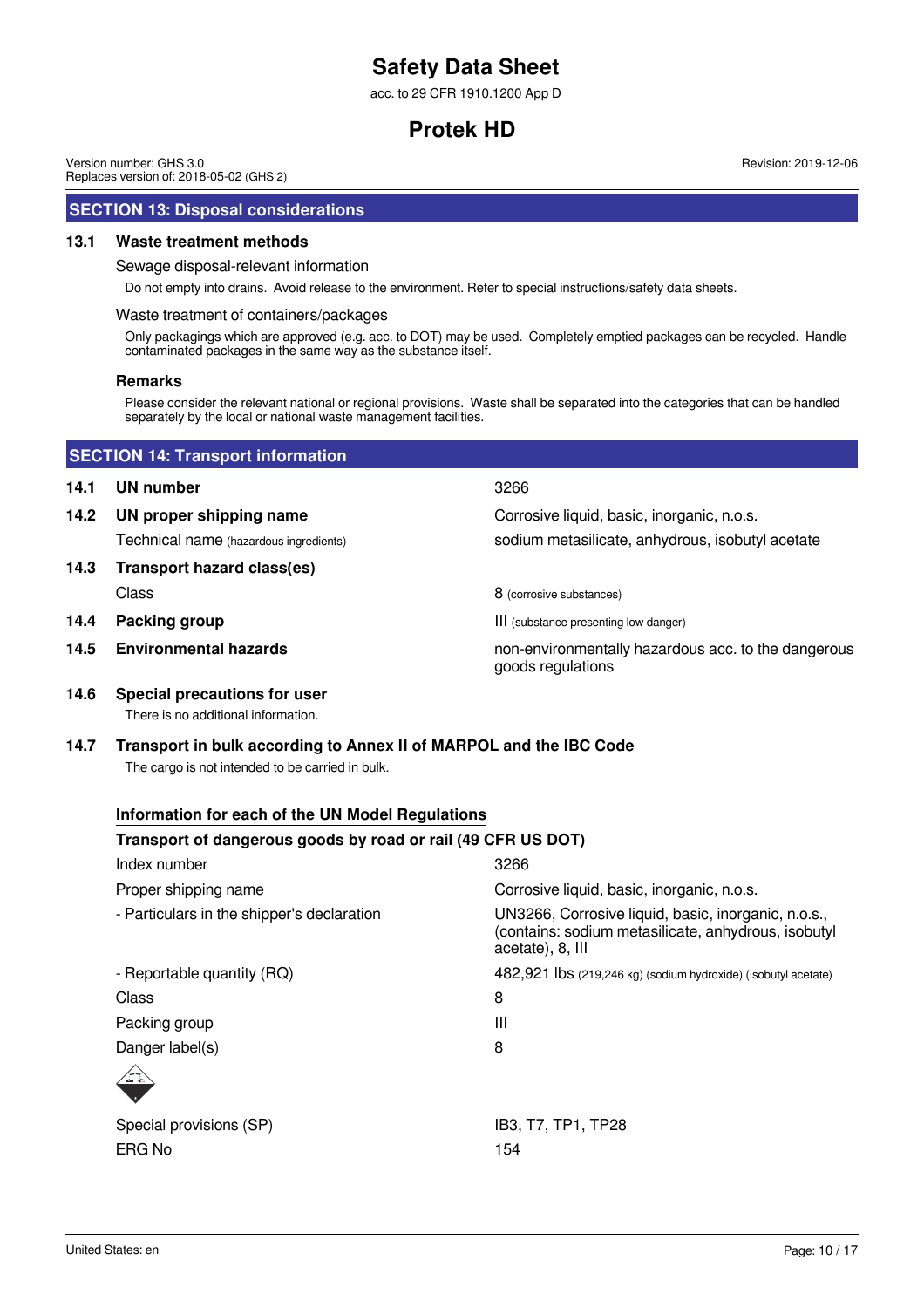acc. to 29 CFR 1910.1200 App D

# **Protek HD**

| Version number: GHS 3.0<br>Replaces version of: 2018-05-02 (GHS 2) | Revision: 2019-12-06                       |  |  |  |  |  |
|--------------------------------------------------------------------|--------------------------------------------|--|--|--|--|--|
| <b>International Maritime Dangerous Goods Code (IMDG)</b>          |                                            |  |  |  |  |  |
| UN number                                                          | 3266                                       |  |  |  |  |  |
| Proper shipping name                                               | CORROSIVE LIQUID, BASIC, INORGANIC, N.O.S. |  |  |  |  |  |
| Class                                                              | 8                                          |  |  |  |  |  |
| Marine pollutant                                                   |                                            |  |  |  |  |  |
| Packing group                                                      | $\mathbf{III}$                             |  |  |  |  |  |
| Danger label(s)                                                    | 8                                          |  |  |  |  |  |
|                                                                    |                                            |  |  |  |  |  |
|                                                                    |                                            |  |  |  |  |  |
| Special provisions (SP)                                            | 223, 274                                   |  |  |  |  |  |
| Excepted quantities (EQ)                                           | E1                                         |  |  |  |  |  |
| Limited quantities (LQ)                                            | 5L                                         |  |  |  |  |  |
| EmS                                                                | $F-A, S-B$                                 |  |  |  |  |  |
| Stowage category                                                   | A                                          |  |  |  |  |  |
| Segregation group                                                  | 18 - Alkalis                               |  |  |  |  |  |
| <b>International Civil Aviation Organization (ICAO-IATA/DGR)</b>   |                                            |  |  |  |  |  |
| UN number                                                          | 3266                                       |  |  |  |  |  |
| Proper shipping name                                               | Corrosive liquid, basic, inorganic, n.o.s. |  |  |  |  |  |
| Class                                                              | 8                                          |  |  |  |  |  |
| Packing group                                                      | $\mathbf{III}$                             |  |  |  |  |  |
| Danger label(s)                                                    | 8                                          |  |  |  |  |  |
| والمشر                                                             |                                            |  |  |  |  |  |
| Special provisions (SP)                                            | A <sub>3</sub>                             |  |  |  |  |  |
| Excepted quantities (EQ)                                           | E <sub>1</sub>                             |  |  |  |  |  |
| Limited quantities (LQ)                                            | 1 <sub>L</sub>                             |  |  |  |  |  |
|                                                                    |                                            |  |  |  |  |  |

## **SECTION 15: Regulatory information**

## **15.1 Safety, health and environmental regulations specific for the product in question**

| <b>National regulations (United States)</b> |  |
|---------------------------------------------|--|
|                                             |  |

**Toxic Substance Control Act (TSCA)** all ingredients are listed

**Superfund Amendment and Reauthorization Act (SARA TITLE III )**

- The List of Extremely Hazardous Substances and Their Threshold Planning Quantities (EPCRA Section 302, 304)

none of the ingredients are listed

- Specific Toxic Chemical Listings (EPCRA Section 313)

none of the ingredients are listed

# **Clean Air Act**

none of the ingredients are listed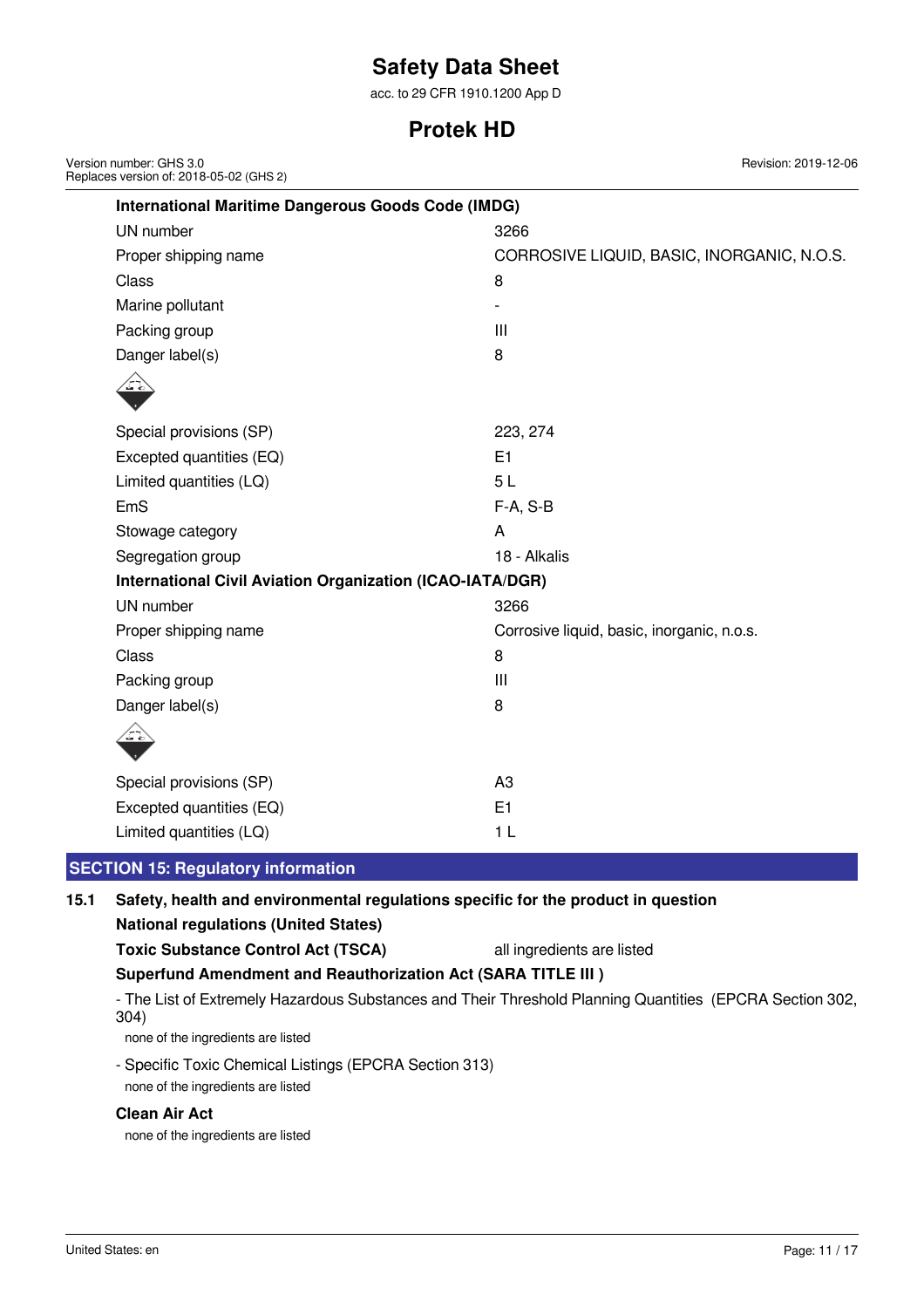acc. to 29 CFR 1910.1200 App D

# **Protek HD**

Version number: GHS 3.0 Replaces version of: 2018-05-02 (GHS 2)

**Right to Know Hazardous Substance List**

- Cleaning Product Right to Know Act Substance List (CA-RTK)

| Name of substance                      | <b>CAS No</b> | <b>Functionality</b>           | <b>Authoritative Lists</b> |
|----------------------------------------|---------------|--------------------------------|----------------------------|
| water                                  | 7732-18-5     | carrier fluid / dis-<br>solver |                            |
| 2-butoxy-1-ethanol                     | 111-76-2      | co-solvent                     | <b>OEHHA RELS</b>          |
| nonionic surfactant NJTS#040224-05     | not available | surfactant                     |                            |
| EDTA, anhydrous                        | $64 - 02 - 8$ | chelate $/$ se-<br>questrant   |                            |
| sodium metasilicate, anhydrous         | 6834-92-0     | cleaning agent                 |                            |
| sodium hydroxide                       | 1310-73-2     | pH adjusting agent             | <b>OEHHA RELS</b>          |
| benzaldehyde                           | 100-52-7      | fragrance                      |                            |
| trisodium nitrilotriacetate, anhydrous | 5064-31-3     | chelate / se-<br>questrant     |                            |

## - Toxic or Hazardous Substance List (MA-TURA)

| Name of substance  | <b>CAS No</b> | <b>DEP</b><br><b>CODE</b> | PBT/<br>HHS/<br>LHS | PBT/<br><b>HHS</b><br><b>Threshol</b> | De Minimis Con-<br>centration<br><b>Threshold</b> |
|--------------------|---------------|---------------------------|---------------------|---------------------------------------|---------------------------------------------------|
| 2-butoxy-1-ethanol |               | 1022                      |                     |                                       | 1.0%                                              |

- Hazardous Substances List (MN-ERTK)

| Name of substance  | <b>CAS No</b> | <b>References</b> | <b>Remarks</b> |
|--------------------|---------------|-------------------|----------------|
| 2-butoxy-1-ethanol | 111-76-2      | A. C              | skin           |

Legend

A American Conference of Governmental Industrial Hygienists (ACGIH), "Threshold Limit Values for Chemical Substances and Physical Agents and Biological Exposure Indices for 1992-93", available from ACGIH

O Occupational Safety and Health Administration (OSHA), Safety and Health Standards, Code of Federal Regulations, title 29, part 1910, subpart Z, "Toxic and Hazardous Substances, 1990." General information: Minnesota Department of Labor and Industry, Occupational Safety and Health Division

skin If a potential for absorption from skin contact merits special consideration, the word "skin" follows the substance name.

### - Hazardous Substance List (NJ-RTK)

| Name of substance  | <b>CAS No</b> | <b>Remarks</b> | <b>Classifications</b> |
|--------------------|---------------|----------------|------------------------|
| 2-butoxy-1-ethanol | 111-76-2      |                | CА<br>口つ               |

Legend<br>CA<br>F2 CA Carcinogenic F2 Flammable - Second Degree

### - Hazardous Substance List (Chapter 323) (PA-RTK)

| Name of substance  | <b>CAS No</b> | <b>Classification</b> |
|--------------------|---------------|-----------------------|
| 2-butoxy-1-ethanol | 111-76-2      |                       |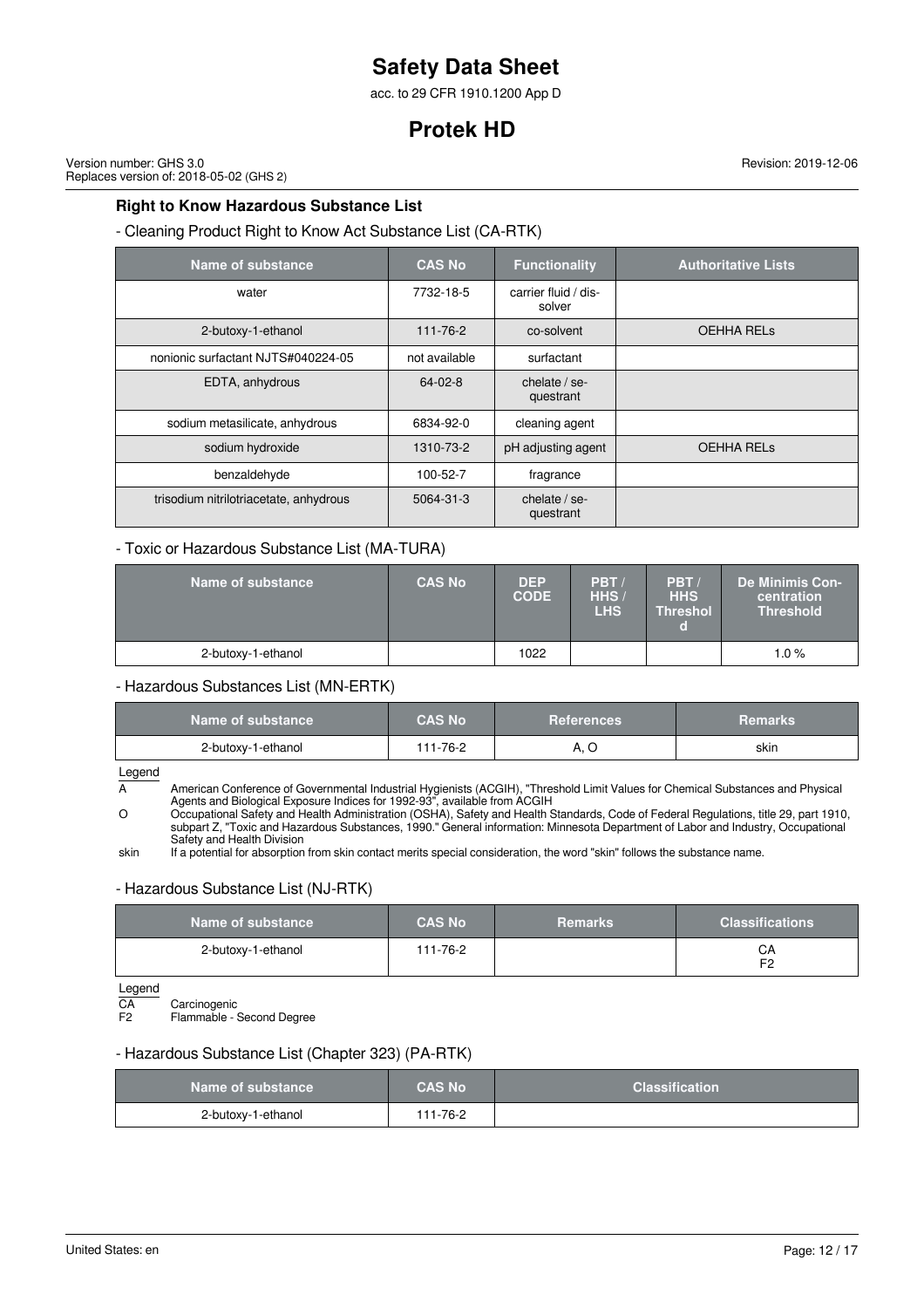acc. to 29 CFR 1910.1200 App D

# **Protek HD**

Version number: GHS 3.0 Replaces version of: 2018-05-02 (GHS 2) Revision: 2019-12-06

### - Hazardous Substance List (RI-RTK)

| Name of substance  | <b>CAS No</b> | <b>References</b> |
|--------------------|---------------|-------------------|
| 2-butoxy-1-ethanol | $11 - 76 - 2$ |                   |

 $\frac{\text{Legend}}{\text{T}}$ 

Toxicity (ACGIH®)

### **California Environmental Protection Agency (Cal/EPA): Proposition 65 - Safe Drinking Water and Toxic Enforcement Act of 1987**

none of the ingredients are listed

#### **VOC content**

Regulated Volatile Organic Compounds (VOC-EPA): 5.43 % Regulated Volatile Organic Compounds (VOC-Cal ARB): 5.43 %

### **Industry or sector specific available guidance(s)**

#### **NPCA-HMIS® III**

Hazardous Materials Identification System. American Coatings Association.

| <b>Category</b>     | Rating | <b>Description</b>                                                                                                                                            |
|---------------------|--------|---------------------------------------------------------------------------------------------------------------------------------------------------------------|
| Chronic             |        | chronic (long-term) health effects may result from repeated overexposure                                                                                      |
| Health              |        | temporary or minor injury may occur                                                                                                                           |
| Flammability        |        | material that will not burn under typical fire conditions                                                                                                     |
| Physical hazard     |        | material that is normally stable, even under fire conditions, and will not react with water,<br>polymerize, decompose, condense, or self-react. Non-explosive |
| Personal protection |        |                                                                                                                                                               |

### **NFPA® 704**

National Fire Protection Association: Standard System for the Identification of the Hazards of Materials for Emergency Response (United States).

| Category       | Degree of<br>hazard | <b>Description</b>                                                                                  |
|----------------|---------------------|-----------------------------------------------------------------------------------------------------|
| Flammability   |                     | material that will not burn under typical fire conditions                                           |
| <b>Health</b>  | っ                   | material that, under emergency conditions, can cause temporary incapacitation or residual<br>injury |
| Instability    |                     | material that is normally stable, even under fire conditions                                        |
| Special hazard |                     |                                                                                                     |

### **National inventories**

| <b>Country</b> | <b>Inventory</b> | <b>Status</b>                  |
|----------------|------------------|--------------------------------|
| EU             | REACH Reg.       | not all ingredients are listed |
| CA             | <b>DSL</b>       | all ingredients are listed     |
| US             | <b>TSCA</b>      | all ingredients are listed     |

Legend

DSL Domestic Substances List (DSL)<br>REACH Req. REACH registered substances REACH registered substances

TSCA Toxic Substance Control Act

#### **15.2 Chemical Safety Assessment**

Chemical safety assessments for substances in this mixture were not carried out.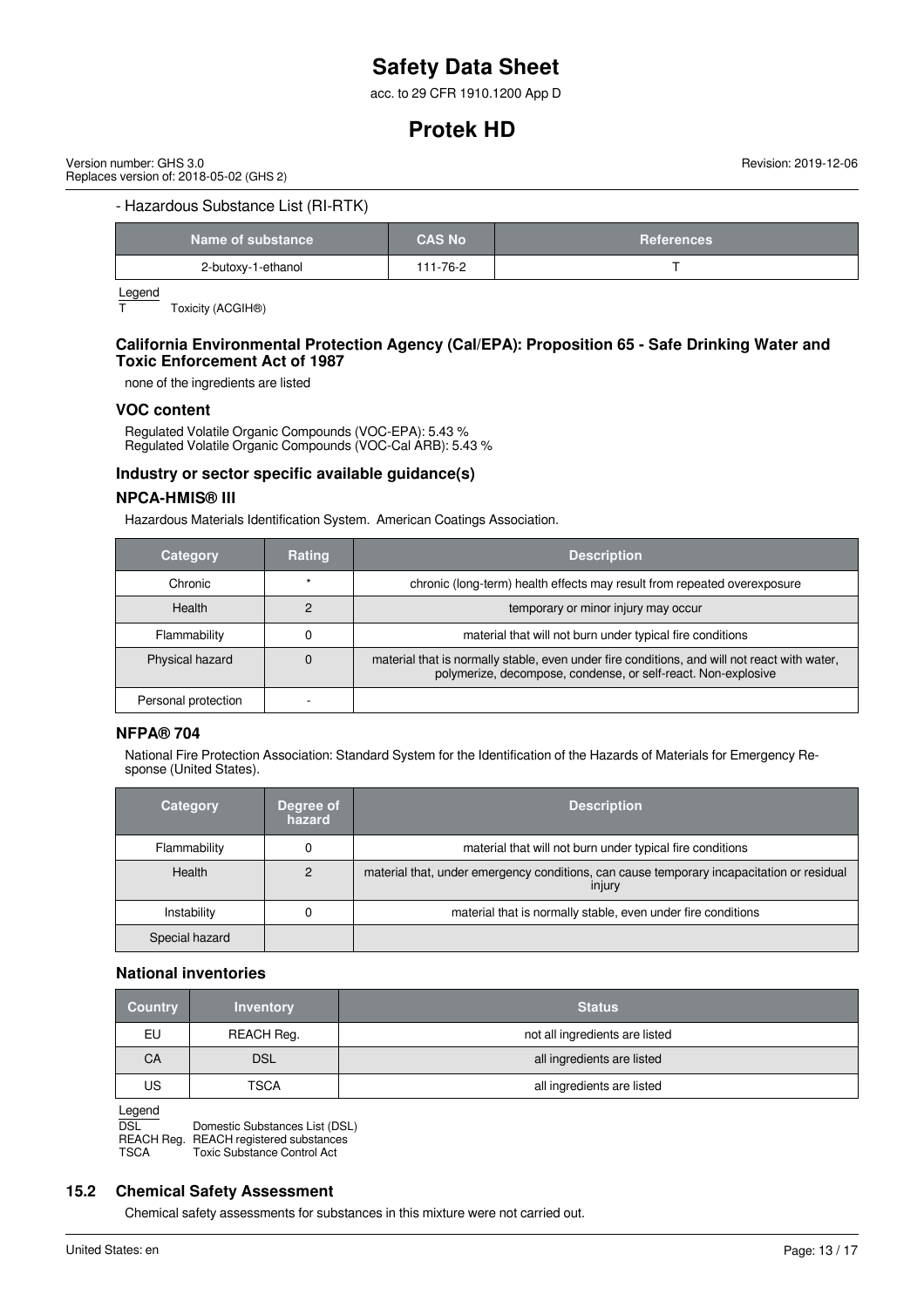acc. to 29 CFR 1910.1200 App D

# **Protek HD**

Version number: GHS 3.0 Replaces version of: 2018-05-02 (GHS 2)

# **SECTION 16: Other information, including date of preparation or last revision**

# **Indication of changes (revised safety data sheet)**

| <b>Section</b> | Former entry (text/value)                                                                                                                              | Actual entry (text/value)                                                                                                                                                                   | Safety-<br>relevant |
|----------------|--------------------------------------------------------------------------------------------------------------------------------------------------------|---------------------------------------------------------------------------------------------------------------------------------------------------------------------------------------------|---------------------|
| 3.2            |                                                                                                                                                        | Description of the mixture:<br>change in the listing (table)                                                                                                                                | yes                 |
| 3.2            |                                                                                                                                                        | Hazardous ingredients, Consideration of other ad-<br>vice:<br>Exact percentage of ingredients is withheld as a<br>trade secret. For full text of abbreviations: see SEC-<br><b>TION 16.</b> | yes                 |
| 8.1            |                                                                                                                                                        | Occupational exposure limit values (Workplace Ex-<br>posure Limits):<br>change in the listing (table)                                                                                       | yes                 |
| 8.1            |                                                                                                                                                        | Biological limit values:<br>change in the listing (table)                                                                                                                                   | yes                 |
| 9.1            | Flash point:<br>>100 °C at 101.3 kPa                                                                                                                   | Flash point:<br>>100 °C at 101.3 kPa closed cup                                                                                                                                             | yes                 |
| 11.1           |                                                                                                                                                        | IARC Monographs on the Evaluation of Carcinogen-<br>ic Risks to Humans:<br>change in the listing (table)                                                                                    | yes                 |
| 14.2           | Technical name (hazardous ingredients):<br>sodium metasilicate, anhydrous                                                                              | Technical name (hazardous ingredients):<br>sodium metasilicate, anhydrous, isobutyl acetate                                                                                                 | yes                 |
| 14.7           | Particulars in the shipper's declaration:<br>UN3266, Corrosive liquid, basic, inorganic, n.o.s.,<br>(contains: sodium metasilicate, anhydrous), 8, III | Particulars in the shipper's declaration:<br>UN3266, Corrosive liquid, basic, inorganic, n.o.s.,<br>(contains: sodium metasilicate, anhydrous, isobutyl<br>acetate), 8, III                 | yes                 |
| 14.7           |                                                                                                                                                        | Reportable quantity (RQ):<br>482,921 lbs (219,246 kg) (sodium hydroxide)<br>(isobutyl acetate)                                                                                              | yes                 |
| 15.1           |                                                                                                                                                        | Toxic Substance Control Act (TSCA):<br>all ingredients are listed                                                                                                                           | yes                 |
| 15.1           | New Jersey Worker and Community Right to Know<br>Act                                                                                                   |                                                                                                                                                                                             | yes                 |
| 15.1           |                                                                                                                                                        | Right to Know Hazardous Substance List:<br>change in the listing (table)                                                                                                                    | yes                 |
| 15.1           |                                                                                                                                                        | Right to Know Hazardous Substance List                                                                                                                                                      | yes                 |
| 15.1           |                                                                                                                                                        | Cleaning Product Right to Know Act Substance List<br>$(CA-RTK)$                                                                                                                             | yes                 |
| 15.1           |                                                                                                                                                        | Cleaning Product Right to Know Act Substance List<br>(CA-RTK):<br>change in the listing (table)                                                                                             | yes                 |
| 15.1           |                                                                                                                                                        | Toxic or Hazardous Substance List (MA-TURA)                                                                                                                                                 | yes                 |
| 15.1           |                                                                                                                                                        | Toxic or Hazardous Substance List (MA-TURA):<br>change in the listing (table)                                                                                                               | yes                 |
| 15.1           |                                                                                                                                                        | Hazardous Substances List (MN-ERTK)                                                                                                                                                         | yes                 |
| 15.1           |                                                                                                                                                        | Hazardous Substances List (MN-ERTK):<br>change in the listing (table)                                                                                                                       | yes                 |
| 15.1           |                                                                                                                                                        | Hazardous Substance List (NJ-RTK)                                                                                                                                                           | yes                 |
| 15.1           |                                                                                                                                                        | Hazardous Substance List (NJ-RTK):<br>change in the listing (table)                                                                                                                         | yes                 |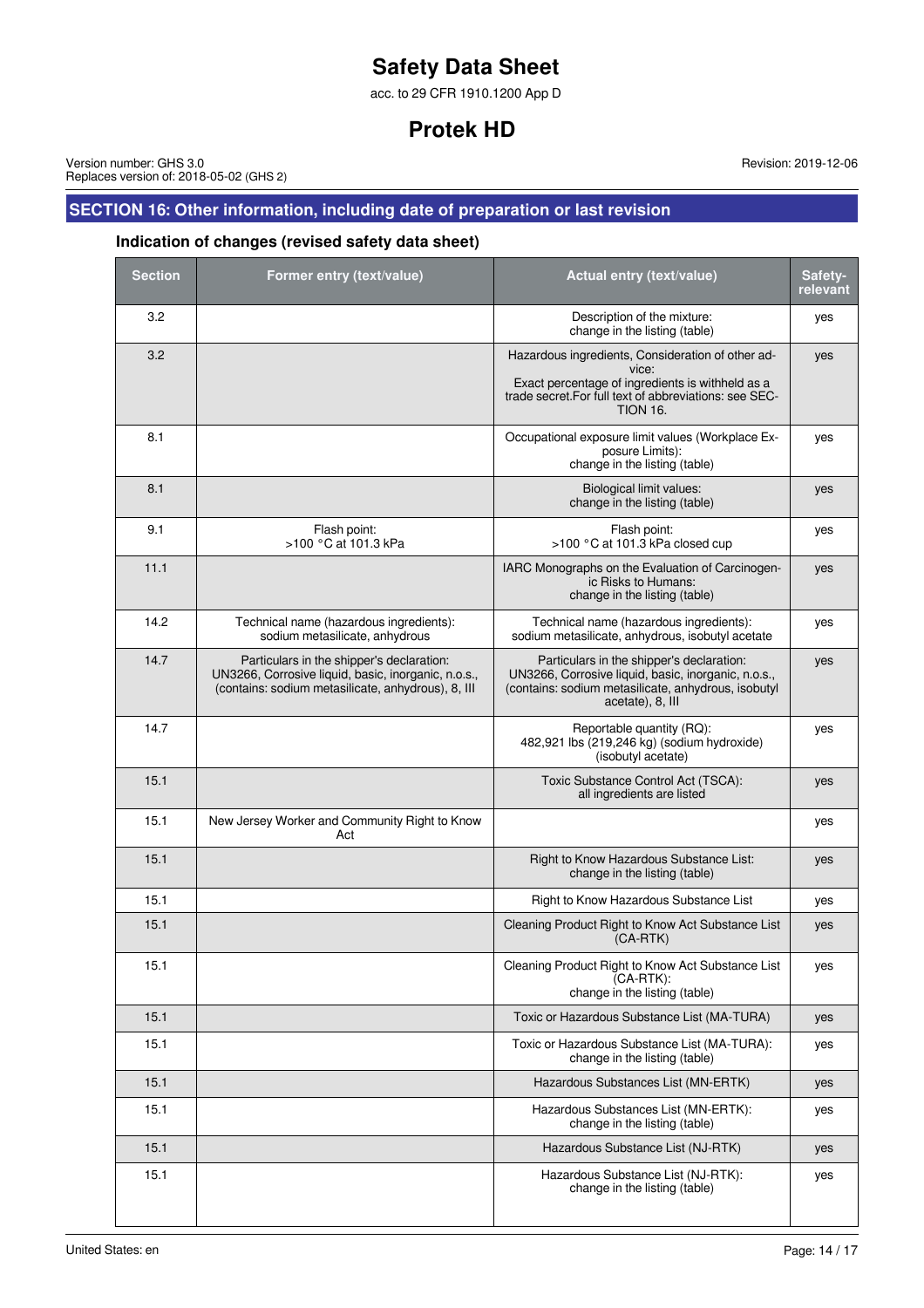acc. to 29 CFR 1910.1200 App D

# **Protek HD**

Version number: GHS 3.0 Replaces version of: 2018-05-02 (GHS 2)

| <b>Section</b> | Former entry (text/value) | <b>Actual entry (text/value)</b>                                                                                                            | Safety-<br>relevant |
|----------------|---------------------------|---------------------------------------------------------------------------------------------------------------------------------------------|---------------------|
| 15.1           |                           | Hazardous Substance List (Chapter 323) (PA-RTK)                                                                                             | yes                 |
| 15.1           |                           | Hazardous Substance List (Chapter 323) (PA-RTK):<br>change in the listing (table)                                                           | yes                 |
| 15.1           |                           | Hazardous Substance List (RI-RTK)                                                                                                           | yes                 |
| 15.1           |                           | Hazardous Substance List (RI-RTK):<br>change in the listing (table)                                                                         | yes                 |
| 15.1           |                           | VOC content:<br>Regulated Volatile Organic Compounds (VOC-<br>EPA): 5.43 %<br>Regulated Volatile Organic Compounds (VOC-Cal<br>ARB): 5.43 % | yes                 |
| 15.1           |                           | <b>NPCA-HMIS® III:</b><br>change in the listing (table)                                                                                     | yes                 |
| 15.1           |                           | <b>NFPA® 704:</b><br>change in the listing (table)                                                                                          | yes                 |
| 15.1           |                           | National inventories                                                                                                                        | yes                 |
| 15.1           |                           | National inventories:<br>change in the listing (table)                                                                                      | yes                 |
| 16             |                           | Abbreviations and acronyms:<br>change in the listing (table)                                                                                | yes                 |

## **Abbreviations and acronyms**

| Abbr.               | <b>Descriptions of used abbreviations</b>                                                                                                                                                                                                            |
|---------------------|------------------------------------------------------------------------------------------------------------------------------------------------------------------------------------------------------------------------------------------------------|
| 29 CFR<br>1910.1000 | 29 CFR 1910.1000, Tables Z-1, Z-2, Z-3 - Occupational Safety and Health Standards: Toxic and Hazardous Sub-<br>stances (permissible exposure limits)                                                                                                 |
| 49 CFR US DOT       | 49 CFR U.S. Department of Transportation                                                                                                                                                                                                             |
| <b>ACGIH®</b>       | American Conference of Governmental Industrial Hygienists                                                                                                                                                                                            |
| ACGIH® 2019         | From ACGIH®, 2019 TLVs® and BEIs® Book. Copyright 2019. Reprinted with permission. Information on the<br>proper use of the TLVs® and BEIs®: http://www.acgih.org/tlv-bei-guidelines/policies-procedures-presentations/tlv-<br>bei-position-statement |
| Acute Tox.          | Acute toxicity                                                                                                                                                                                                                                       |
| <b>ATE</b>          | <b>Acute Toxicity Estimate</b>                                                                                                                                                                                                                       |
| Cal/OSHA PEL        | California Division of Occupational Safety and Health (Cal/OSHA): Permissible Exposure Limits (PELs)                                                                                                                                                 |
| Cal ARB             | California Air Resources Board                                                                                                                                                                                                                       |
| CAS                 | Chemical Abstracts Service (service that maintains the most comprehensive list of chemical substances)                                                                                                                                               |
| Ceiling-C           | Ceiling value                                                                                                                                                                                                                                        |
| DEP CODE            | Department of Environmental Protection Code                                                                                                                                                                                                          |
| <b>DGR</b>          | Dangerous Goods Regulations (see IATA/DGR)                                                                                                                                                                                                           |
| <b>DNEL</b>         | Derived No-Effect Level                                                                                                                                                                                                                              |
| <b>DOT</b>          | Department of Transportation (USA)                                                                                                                                                                                                                   |
| EmS                 | <b>Emergency Schedule</b>                                                                                                                                                                                                                            |
| EPA                 | Environmental Protection Agency. An agency of the federal government of the United States charged with protect-<br>ing human health and the environment                                                                                              |
| ERG No              | Emergency Response Guidebook - Number                                                                                                                                                                                                                |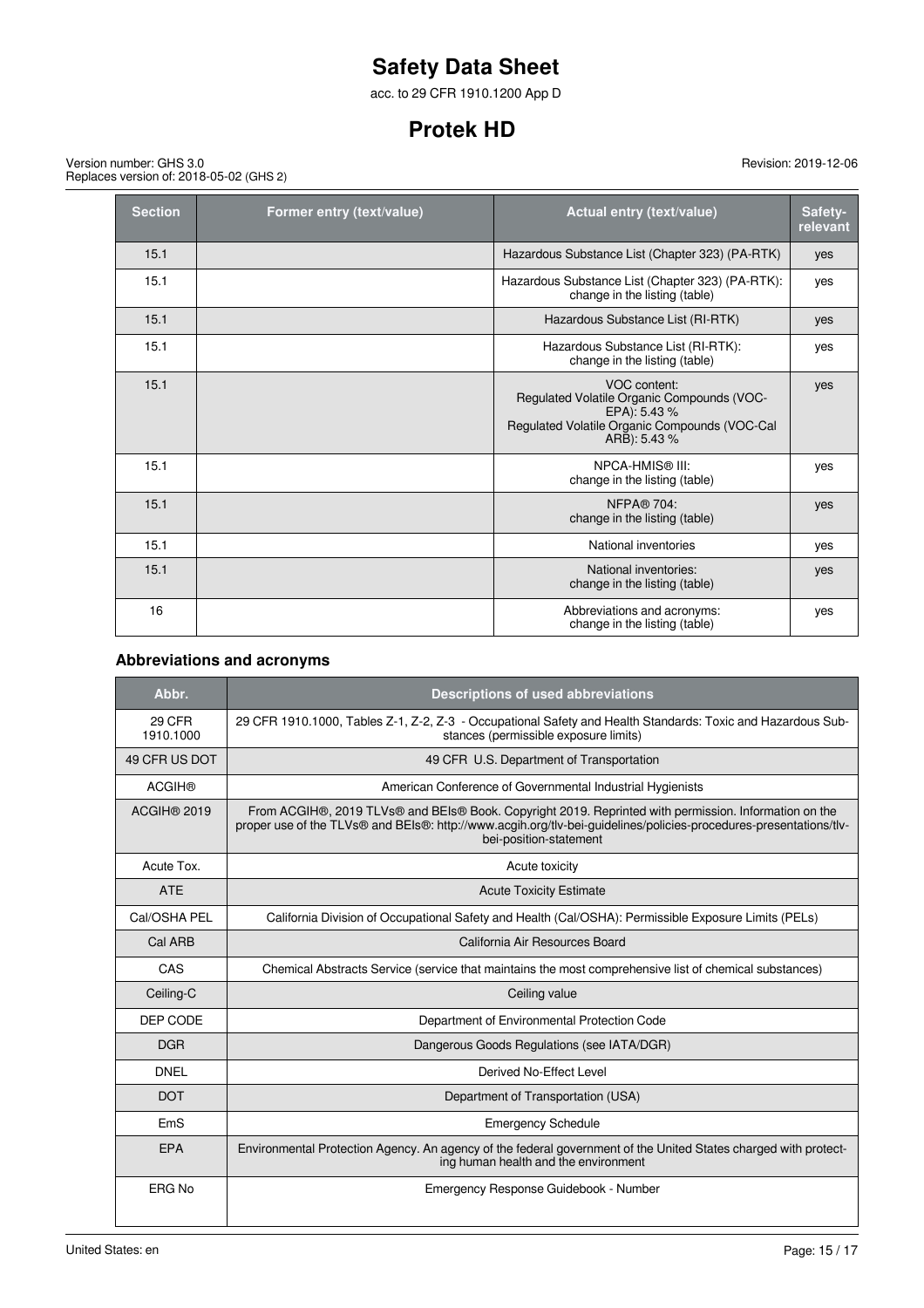acc. to 29 CFR 1910.1200 App D

# **Protek HD**

Version number: GHS 3.0 Replaces version of: 2018-05-02 (GHS 2) Revision: 2019-12-06

| Abbr.                 | <b>Descriptions of used abbreviations</b>                                                                     |
|-----------------------|---------------------------------------------------------------------------------------------------------------|
| Eye Dam.              | Seriously damaging to the eye                                                                                 |
| Eye Irrit.            | Irritant to the eye                                                                                           |
| Flam. Liq.            | Flammable liquid                                                                                              |
| <b>GHS</b>            | "Globally Harmonized System of Classification and Labelling of Chemicals" developed by the United Nations     |
| <b>HHS</b>            | Higher hazard substance                                                                                       |
| <b>IATA</b>           | International Air Transport Association                                                                       |
| <b>IATA/DGR</b>       | Dangerous Goods Regulations (DGR) for the air transport (IATA)                                                |
| <b>ICAO</b>           | International Civil Aviation Organization                                                                     |
| <b>IMDG</b>           | International Maritime Dangerous Goods Code                                                                   |
| <b>LHS</b>            | Lower hazard substance                                                                                        |
| <b>MARPOL</b>         | International Convention for the Prevention of Pollution from Ships (abbr. of "Marine Pollutant")             |
| <b>NIOSH REL</b>      | National Institute for Occupational Safety and Health (NIOSH): Recommended Exposure Limits (RELs)             |
| <b>NPCA-HMIS® III</b> | National Paint and Coatings Association: Hazardous Materials Identification System - HMIS® III, Third Edition |
| <b>OSHA</b>           | Occupational Safety and Health Administration (United States)                                                 |
| <b>PBT</b>            | Persistent, Bioaccumulative and Toxic                                                                         |
| PEL                   | Permissible exposure limit                                                                                    |
| <b>PNEC</b>           | <b>Predicted No-Effect Concentration</b>                                                                      |
| ppm                   | Parts per million                                                                                             |
| <b>RTECS</b>          | Registry of Toxic Effects of Chemical Substances (database of NIOSH with toxicological information)           |
| Skin Corr.            | Corrosive to skin                                                                                             |
| Skin Irrit.           | Irritant to skin                                                                                              |
| <b>STEL</b>           | Short-term exposure limit                                                                                     |
| <b>STOT RE</b>        | Specific target organ toxicity - repeated exposure                                                            |
| STOT SE               | Specific target organ toxicity - single exposure                                                              |
| <b>TLV®</b>           | <b>Threshold Limit Values</b>                                                                                 |
| <b>TWA</b>            | Time-weighted average                                                                                         |
| <b>VOC</b>            | Volatile Organic Compounds                                                                                    |
| vPvB                  | Very Persistent and very Bioaccumulative                                                                      |

## **Key literature references and sources for data**

OSHA Hazard Communication Standard (HCS), 29 CFR 1910.1200.

Transport of dangerous goods by road or rail (49 CFR US DOT). International Maritime Dangerous Goods Code (IMDG). Dangerous Goods Regulations (DGR) for the air transport (IATA).

### **Classification procedure**

Physical and chemical properties: The classification is based on tested mixture.

Health hazards, Environmental hazards: The method for classification of the mixture is based on ingredients of the mixture (additivity formula).